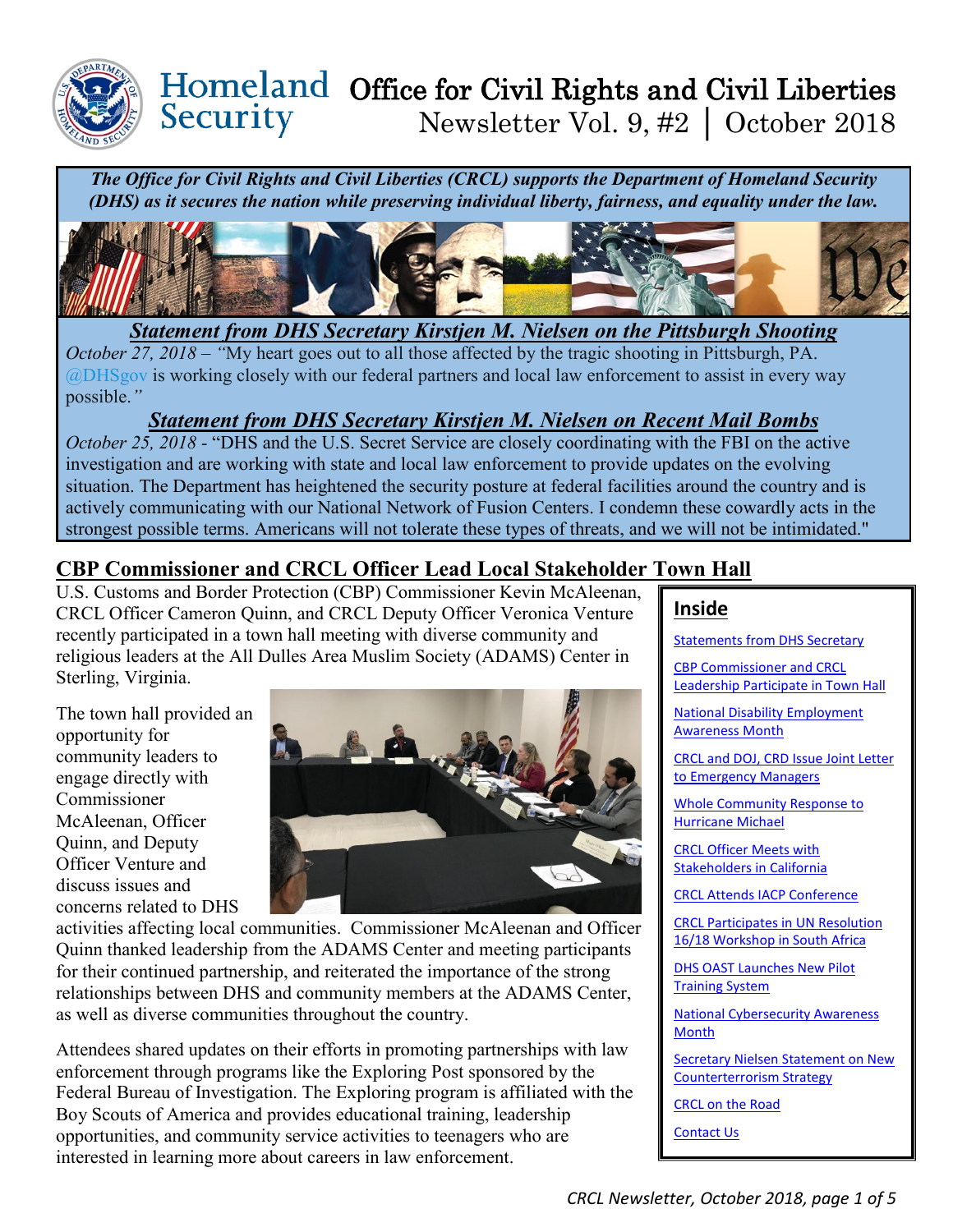Community members raised a number of issues during the session including questions about Transportation Security Administration (TSA) airport screenings and secondary checks at points of entry. DHS leadership provided information on travel policies and procedures. Both Officer Quinn and Commissioner McAleenan discussed redress processes stating that all complaints are reviewed and taken seriously. Attendees recommended continued engagement opportunities with leadership at CBP, TSA, and other DHS components.

### *National Disability Employment Awareness Month 2018*

<span id="page-1-0"></span>*Celebrating Disability Inclusion for More than 70 Years*  Reflecting a commitment to a robust and competitive American labor force, the 2018 National Disability Employment Awareness Month (NDEAM) theme is "America's Workforce: Empowering All." Observed each October NDEAM celebrates the contributions of workers with disabilities and educates about the value of a workforce inclusive of their skills and talents. Read more about [NDEAM,](https://www.dol.gov/odep/topics/ndeam/) access materials, locate observances, and more.

### <span id="page-1-1"></span>**CRCL and Department of Justice, Civil Rights Division Joint Letter on Complying with Civil Rights Laws in Disaster Planning**

Prior to, during, and following a disaster, CRCL engages with impacted communities and governmental and non-governmental stakeholders to ensure the protection of individuals with disabilities and racially and ethnically diverse communities, including those with limited English proficiency. To accomplish this, CRCL works in close collaboration with the Federal Emergency Management Agency (FEMA), and other federal agency partners to support state and local frontline efforts to ensure nondiscrimination.

This month, CRCL and the U.S. Department of Justice, Civil Rights Division (CRD), issued a [joint letter to](https://www.dhs.gov/sites/default/files/publications/dhs-dhs-joint-letter-to-emergency-managers.pdf)  [state and local emergency management agencies](https://www.dhs.gov/sites/default/files/publications/dhs-dhs-joint-letter-to-emergency-managers.pdf) reiterating the importance of incorporating the needs of diverse populations, people with disabilities, and those with limited English proficiency into all phases of disaster planning. In the letter, CRCL and CRD offer support to emergency managers by providing technical assistance, outreach, and training to help meet their responsibilities under federal civil rights laws.

CRCL recently created a web page focused on [Civil Rights in Emergencies and Disasters](https://www.dhs.gov/civil-rights-emergencies-and-disasters) which features information and resources to assist state, local, territorial and tribal officials with meeting their civil rights obligations in planning for and responding to disasters. The joint letter as well as a variety of training materials and guidance can be found on the [new web page.](https://www.dhs.gov/civil-rights-emergencies-and-disasters)

# <span id="page-1-2"></span>**Whole Community Response Effort for Hurricane Michael Survivors**

Thousands of first responders and volunteers continue working together to save lives, restore power, and help survivors affected by Hurricane Michael. By mid-October, more than 16,000 federal employees, including over 8,000 military personnel, have been deployed to support Hurricane Michael response efforts. Since Michael's landfall earlier this month, search and rescue teams from FEMA, the U.S. Coast Guard, National Guard and others, working alongside state responders and volunteers, have completed 110 evacuations, 4,193 rescues/assists, 15,287 shelter in place checks, and 128 animal assists.



FEMA Disaster Survivor Assistance teams are helping survivors register for assistance. More than 28,000 individuals and households registered for disaster assistance and are being referred to federal, state or voluntary agencies for assistance. In Florida, FEMA provided 715,000 meals and 1.5 million liters of water per day.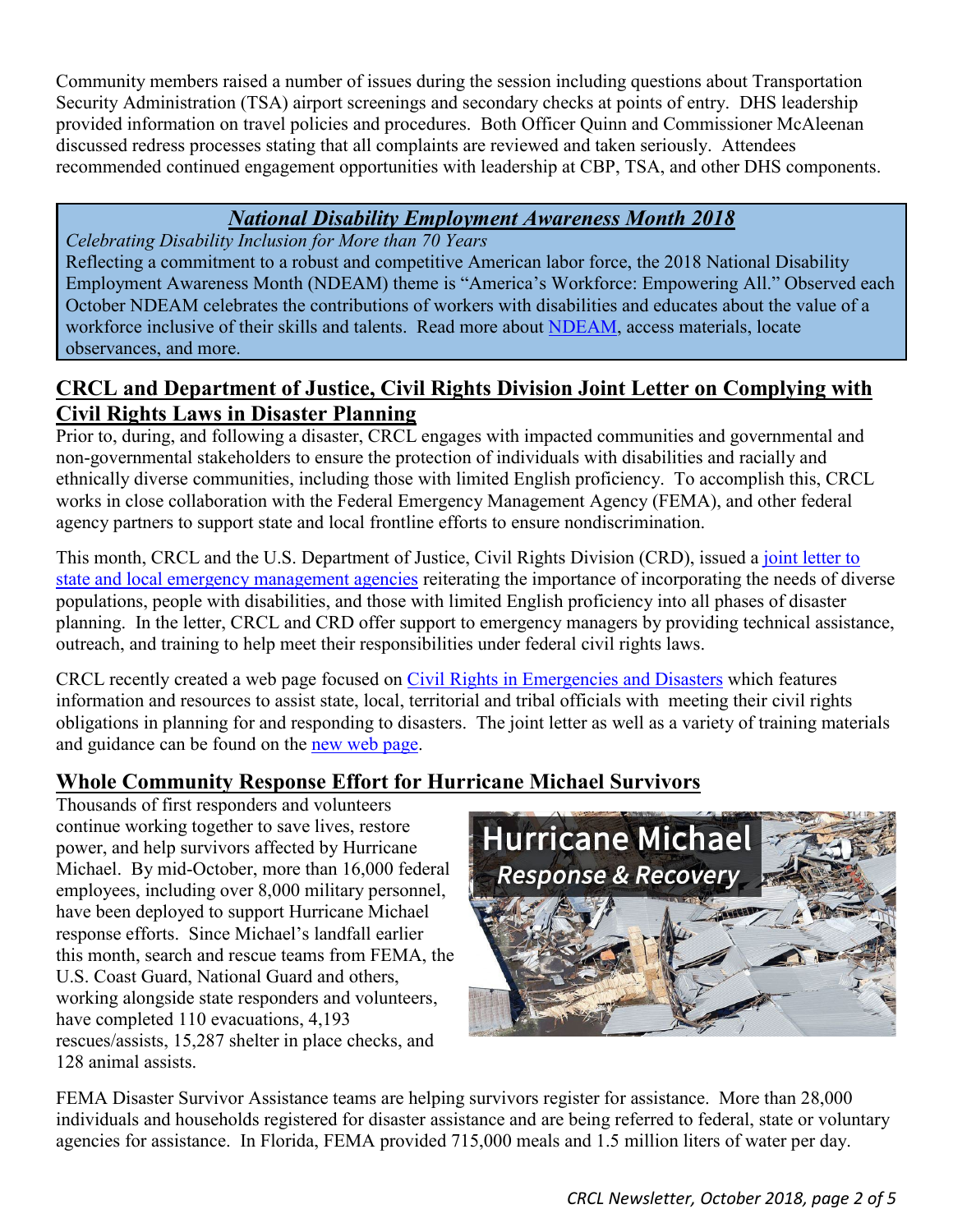FEMA transferred more than 350,000 meals to [Georgia](https://www.fema.gov/news-release/2018/10/15/president-donald-j-trump-approves-major-disaster-declaration-georgia) for feeding operations. (On October 15, Georgia [received a major disaster declaration,](https://www.fema.gov/news-release/2018/10/15/president-donald-j-trump-approves-major-disaster-declaration-georgia) making federal assistance available to individuals and households.)

The federal government is supporting more than 30 distribution sites to provide meals, water and other items in areas where stores are not open, or supplies are limited. These points of distribution are further supported by voluntary and faith-based field kitchens and mobile feeding units.

*Read for more information on the [federal response to Hurricane Michael,](https://www.dhs.gov/news/2018/10/15/fema-leads-massive-whole-community-response-effort-hurricane-michael-survivors) and how you can help disaster survivors.* 

# <span id="page-2-0"></span>**CRCL Officer Meets with Stakeholders in California**

Last month CRCL Officer Cameron Quinn traveled to California to attend community engagement meetings with stakeholders in the Bay Area and in Fresno. During the first leg of her trip Officer Quinn met with students and faculty at Menlo College. Officer Quinn provided an overview of CRCL's mission, roles, and responsibilities, and students had an opportunity to ask questions, many involving the Department's immigration policies. Other questions involved language access concerns at ports of entry and in detention facilities in Northern California, as well as the provision of health care and mental health services at area detention facilities.

Officer Quinn later met with Sikh American community members at the San Jose National Gurdwara, the largest Sikh Temple in North America. Discussion covered improved interaction with TSA personnel in airports, and questions regarding dietary accommodations and headwear policies in local detention facilities.

In Fresno, Officer Quinn met with students at Reedley College, and spoke about CRCL's engagement work, highlighting our current training portfolio with state and local law enforcement, and our partnership with the DHS Office of Terrorism Prevention Partnerships in their ongoing work.

### <span id="page-2-1"></span>**CRCL Attends International Association of Chiefs of Police Conference**

Earlier this month, CRCL joined over 12,000 law enforcement and related professionals from around the world at the [125th Annual International Association of Chiefs of Police \(IACP\) conference](https://www.theiacpconference.org/2018-wrap-up/#site-navigation) in Orlando, Florida. President Donald J. Trump delivered the keynote address, and DHS Secretary Kirstjen Nielsen met with the IACP Board of Directors to congratulate them on 125 years of service, and noted her commitment to building partnerships with state and local law enforcement agencies.

CRCL participated on a panel of DHS officials from the Office of Public Engagement, Federal Law Enforcement Training Centers, U.S. Secret Service, Science and Technology Directorate, and the Federal Protective Service. During this panel CRCL announced the launch of the Law Enforcement Awareness Briefing on Terrorism Prevention Partnerships. The new customizable briefing is designed to inform state, local, and tribal law enforcement agencies on their role in the national terrorism prevention strategy, while also protecting civil rights and civil liberties of all persons. The briefing was developed with input from law enforcement representatives from 61 jurisdictions including tribal law enforcement and fusion centers.

Local law enforcement officers are trained and supported by DHS to deliver the briefing in their home jurisdictions thereby increasing its impact. The research-driven briefing includes case studies, videos, and relevant intelligence products. Technical assistance and support includes access to a password-protected website of materials and resources for instructors and participants.

The new briefing is part of a suite of products in this subject area, and complements the Community Awareness Briefing. For more information on the new law enforcement briefing email CRCL at [LAB-CABTraining@hq.dhs.gov.](mailto:LAB-CABTraining@hq.dhs.gov)

<span id="page-2-2"></span>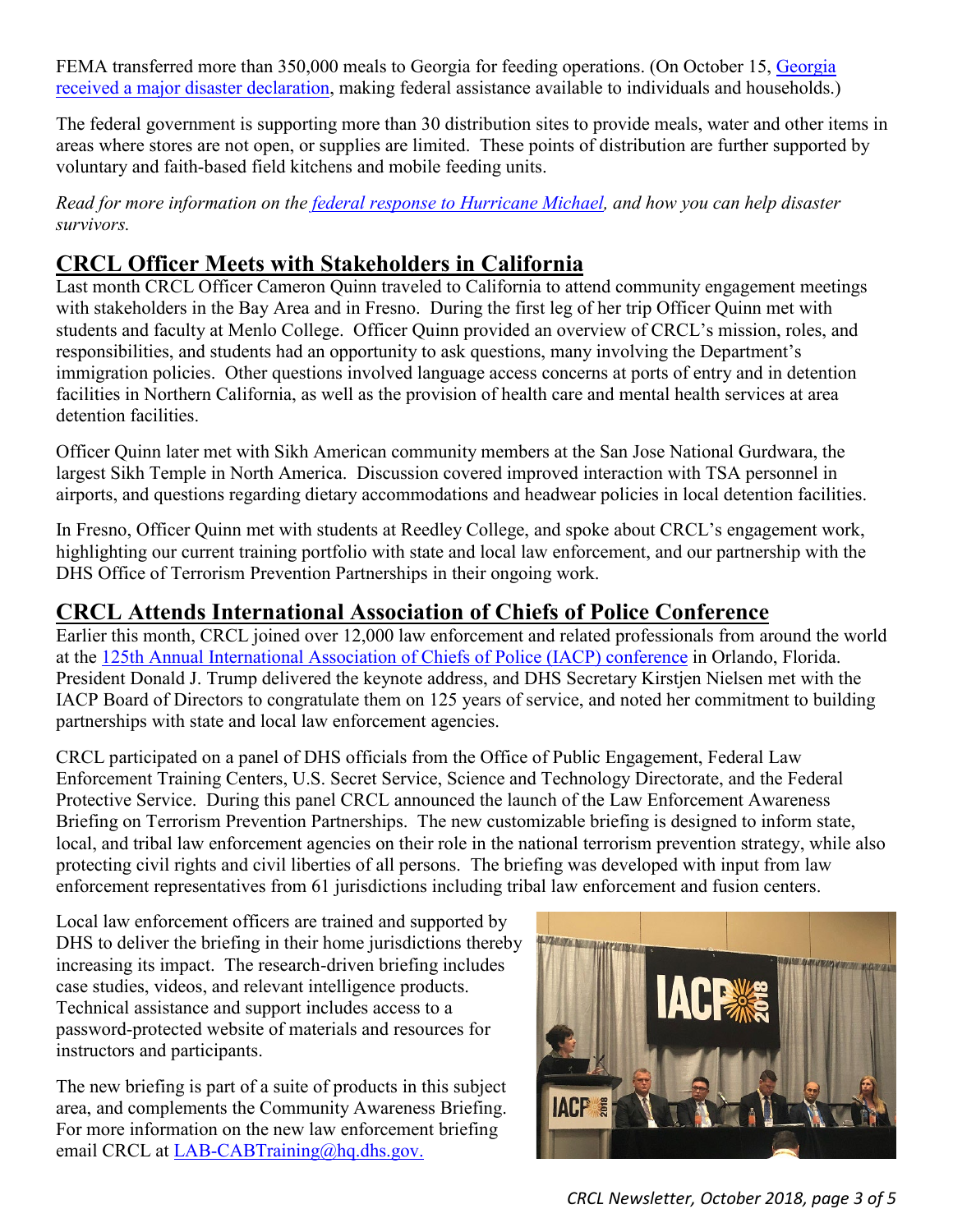# **CRCL Participates in UN Resolution 16/18 Workshop in South Africa**

CRCL recently participated in a Social Cohesion Workshop hosted by the U.S. Consulate in Durban, South Africa, in partnership with the Department of Justice. The workshop was held to implement United Nations General Assembly Resolution 16/18, which focuses on concrete, positive measures that countries can take to combat religious bias and intolerance rather than legal measures to restrict speech.

Workshop presenters emphasized that respecting and embracing diversity makes

a stronger nation. CRCL, along with a representative from the



Sikh Coalition, gave multiple examples of "community policing," where minority community leaders in the U.S. work collaboratively with law enforcement to ensure places of worship, among others, are protected.

As a direct result of the workshop, a local faith-based organization has made plans to engage and strengthen ties with the Durban Police Department. And, multiple South African law enforcement organizations have expressed interest in receiving additional training from U.S. officials on religious and cultural awareness, as well as community policing.

Since the adoption of Resolution 16/18 in 2011, CRCL has held a series of country-to-country workshops in partnership with the U.S. Departments of Justice and State in Bosnia-Herzegovina, Indonesia, Greece, Malaysia, Spain, Macedonia, and Bulgaria. In these sessions, the U.S. agencies bring together diverse groups of government officials from the countries representing multiple ministries at the national and local levels, law enforcement, along with some representatives of civil society organizations and faith-based organizations. The participants explore different approaches to preventing religious discrimination and violence, the protection of religious freedom, and community engagement with faith-based communities. CRCL also shares best practices and case studies of how government may engage with diverse communities.

### <span id="page-3-0"></span>**DHS Office of Accessible Systems and Technology Launches New Pilot Training System**

Every DHS employee and customer must be able to readily access information and data relevant to their job or needs including those with disabilities. [Section 508 of the Rehabilitation Act of 1973](http://www.access-board.gov/508.htm) (as amended) requires all federal departments and agencies to ensure that their electronic information and technology is accessible to people with disabilities. To meet these requirements, the Offices of the Chief Information Officer (OCIO) and CRCL jointly lead the Office of Accessible Systems & Technology (OAST).

Part of OAST's mission is to provide training to ensure all users have equal access to electronic information. Most recently OAST has implemented a new pilot training system and courses which support the revised [Section 508](https://www.section508.gov/) standards. In the upcoming months OAST will be releasing new online trainings for IT managers and other users in the federal government. These new trainings will enhance IT managers' knowledge of capabilities resulting from the revised 508 standards. For more information about the new training offerings visit<https://training.section508testing.net/> or contact OAST at [accessibility@hq.dhs.gov.](mailto:accessibility@hq.dhs.gov)

### *National Cybersecurity Awareness Month*

<span id="page-3-1"></span>This October, National Cybersecurity Awareness Month is commemorating its 15<sup>th</sup> year as an annual initiative to raise awareness about the importance of cybersecurity. NCSAM 2018 is a collaborative effort between government and industry to ensure the American public has the resources they need to stay safer and more secure online, while increasing the resiliency of the Nation during cyber-threats.

The [NCSAM 2018 Toolkit](https://www.dhs.gov/publication/ncsam-resources) is a comprehensive guide with a wealth of resources to make it easy for you and your organization, regardless of size or industry, to engage and promote NCSAM. Use the table of contents to easily find tips, use social media posts, participate in twitter chats, etc. We also have resources to help you engage many different types of audiences.